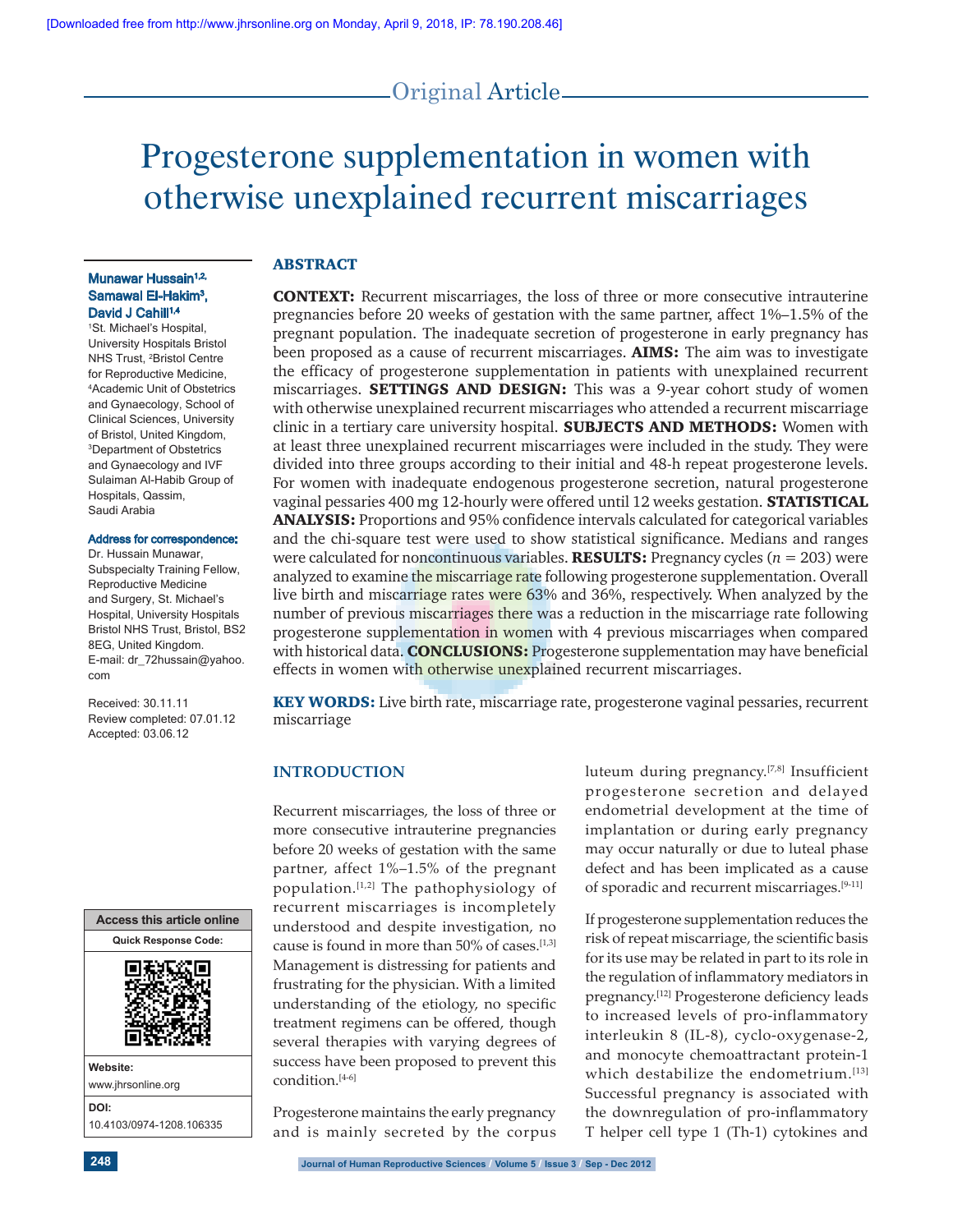#### Hussain, *et al.*: Progesterone supplementation and recurrent miscarriage

upregulation of anti-inflammatory T helper cell type 2 (Th-2) cytokines. A 34-kDa protein, progesterone-induced blocking factor (PIBF) prevents inflammatory reactions by blocking Th-1 cytokines and natural killer cells degranulation and increasing asymmetric nontoxic blocking antibodies.<sup>[14,15]</sup>

The paucity of good quality clinical studies drives skepticism among clinicians about the role of progesterone to treat recurrent miscarriages, though a meta-analysis of the available (poor quality) trials is quite favorable.<sup>[16]</sup> A large randomized controlled trial is underway in the UK to address this but results are not expected for at least 2 years (ISRCTN 92644181; full protocol is available at www.hta. ac.uk/project/1764.asp). Meanwhile, we present data from our experience of progesterone supplementation in women with otherwise unexplained recurrent miscarriages who had suboptimal progesterone secretion in early pregnancy.

#### **SUBJECTS AND METHODS**

This was a retrospective cohort study of women with recurrent miscarriages who attended our clinic over 9 years and who in the index pregnancy were noted to have subnormal early pregnancy progesterone secretion. Ethical approval was not required because there was no direct contact with the study population.

For all these women, prior to the index pregnancy, the following investigations were undertaken: follicle stimulating hormone (FSH), luteinizing hormone (LH), thrombophilia screen, autoimmune antibodies, thyroid function tests, vaginal ultrasound scan, and, if indicated, hysterosalpingography or hysteroscopy to rule out uterine anomalies. All women and their partners had karyotype examination. Women with three or more unexplained miscarriages were included; women with a recognized cause of recurrent miscarriages or a structural uterine abnormality distorting the cavity were excluded.

Early pregnancy surveillance was offered to all women with recurrent miscarriages in the form of initial and repeat (48 h later) serum progesterone. Women were advised to contact the clinic on the day of or the next day after the urinary pregnancy test was positive for progesterone measurement. A transvaginal ultrasound scan was performed at 6-week gestation and again 2–3 weeks later when patients with ongoing intrauterine pregnancies were referred to an antenatal clinic.

The outcome for women was analyzed according to progesterone levels. Group I included women whose initial serum progesterone level was <40 nmol/L (≤12.6 ng/mL,  $1$  nmol/L = 0.318 ng/ml). Group II included women whose initial progesterone level was ≥40 nmol/L but rose by less than 15% after 48 h. Group III included women with an initial progesterone level of ≥40 nmol/L and rose by more than 15% after 48 h. Progesterone supplementation was offered to all women in Groups I and II. Cyclogest® (Actavis, Barnstaple, UK) natural progesterone vaginal pessaries, 400 mg 12-hourly until the 12th week of pregnancy were offered. Group III with normal progesterone levels was not included in the analysis.

The threshold for the diagnosis of progesterone insufficiency is based partly on published data<sup>[17]</sup> showing levels of progesterone less than 40 nmol/L being associated with miscarriage, and on our own (unpublished) data (in ultimately successful pregnancies and a history of recurrent miscarriage, 95% of progesterone concentrations at all gestations from 5–12 weeks exceeded to 40 nmol/L).

A progesterone level of <20 nmol/L has a high positive predictive value for failing pregnancies.<sup>[18]</sup> However, viable pregnancies have been reported with initial progesterone levels of <15.9 nmol/L (5 ng/mL).[19] Defining a discriminatory value using a single serum progesterone result is not helpful and at least two measurements are required. We chose the value of a 15% rise after 48 h based on our laboratory's data suggesting that a rise of 15% in the analyzed sample is required to be confident about the fact that a true rise in the progesterone level has actually occurred.

The assessment of initial and 48 h repeat serum progesterone levels was designed to evaluate suboptimal progesterone secretion by the corpus luteum of early pregnancy, which may be due to unexplained causes or luteal phase defect. Progesterone supplementation was started only in early pregnancy once suboptimal progesterone secretion was confirmed. Serum progesterone levels were not checked after progesterone supplementation because 400 mg twice daily natural progesterone vaginal pessaries have previously been shown to be adequate to maintain the serum progesterone levels to support the early pregnancy.<sup>[20]</sup>

The end-point of the study was clinical pregnancy rate (by 10 weeks or more), calculating the number of women with ongoing pregnancy and miscarriage rate by calculating the proportions and 95% confidence intervals. When appropriate, the chi-square test was used to test significance of proportions. Medians and ranges were calculated for noncontinuous variables.

#### **RESULTS**

A total of 213 pregnancy cycles were analyzed; according to the initial and 48-h repeat serum progesterone levels, there were 31 (15%), 175 (82%), and 7 (3%) patients in the three groups, respectively. Overall, the median age of the women was 36 years (range 20–45) and the median number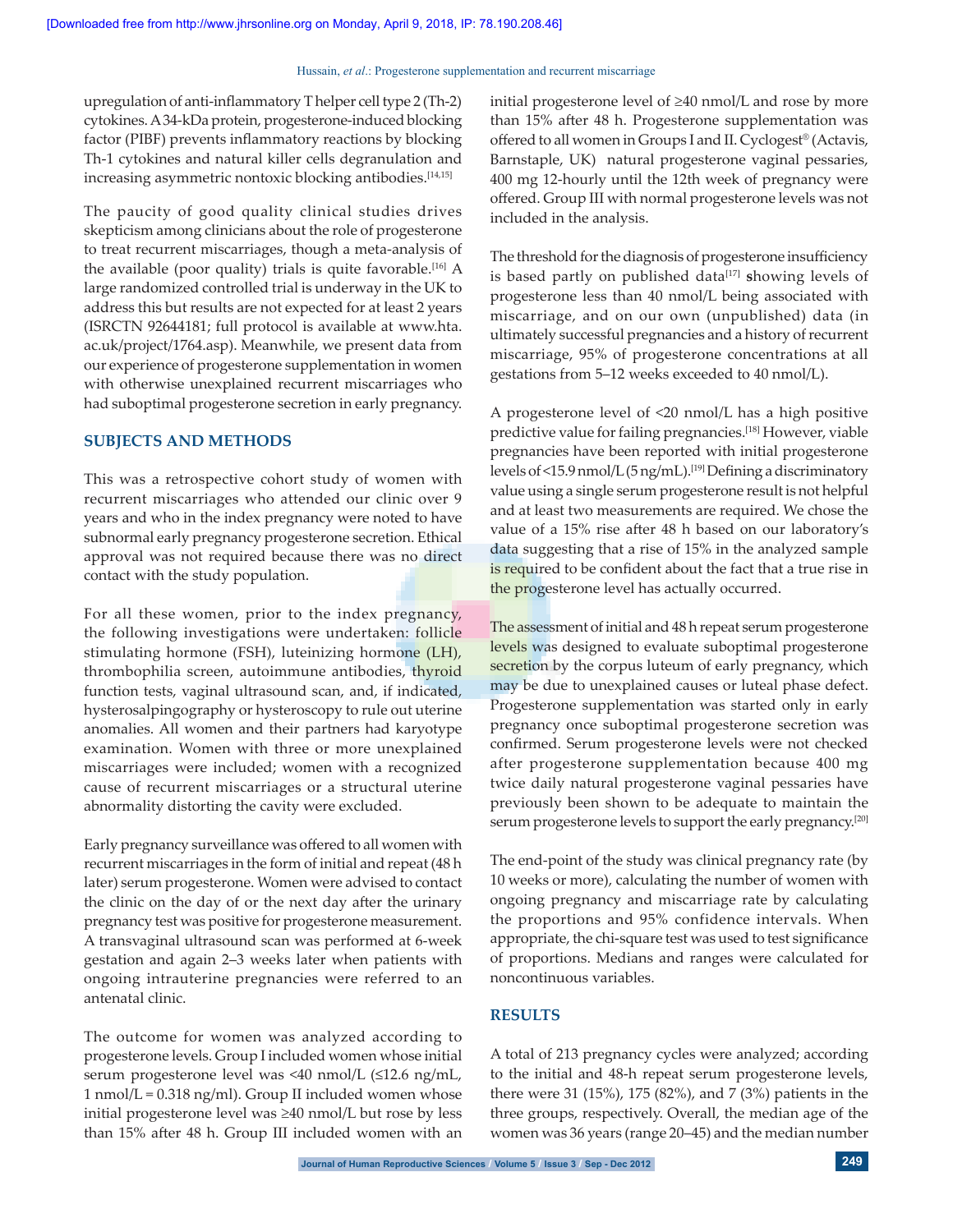#### Hussain, *et al.*: Progesterone supplementation and recurrent miscarriage

of miscarriages was 4 (range 3–9). There were 3 (1.4%) ectopic pregnancies and 1 (0.5%) still birth during the study period. Women in Group III (*n* = 7) and women with ectopic pregnancies  $(n = 3)$  were not included in the final analysis. This left 203 pregnancy cycles to be analyzed to examine the efficacy of progesterone supplementation.

The live birth rate and repeat miscarriage rate after progesterone supplementation was 63% (95% CI 56%–70%) and 36% (95% CI 30%–43%), respectively. There was no difference ( $\chi^2$  test,  $P = 0.387$ ) in the repeat miscarriage rate in women with or without a previous live birth (33% vs. 39%, respectively).

Table 1 shows the risk of subsequent miscarriage rate after progesterone supplementation according to the number of previous miscarriages. According to the number of previous miscarriages, there was no difference between the ages of women in three different groups. The mean age of women was 35 (±5.4), 36 (±5.4), and 36 (±5.4) years, and the average number of miscarriages was 3, 4, and 5.6 in patients with previous 3, 4, and 5, or more than 5 miscarriages, respectively.

In the absence of a control group, we compared our data with similar historical data which showed subsequent miscarriage rates of 45% (95% CI 40–50) and 54% (95% CI 44–64) in women with previous three and four miscarriages, respectively.<sup>[21]</sup> In comparison with these data, our results demonstrated a reduction in the subsequent miscarriage rate in women with previous three miscarriages (35% vs. 45%) but the confidence limits overlapped (hence not likely to be statistically significant), while for women with previous four miscarriages, there was a further reduction in miscarriage rates (30% vs. 54%) with no confidence limit overlap (suggesting statistical significance).

#### **DISCUSSION**

The study of treatments for recurrent miscarriages is fraught due to the desperation of the patients and the wide range of unaccredited treatments. This study has particular flaws, but reports on experience of practice in one unit with homogenous treatment policies managed by one individual (DJC). The RCTs published in the Cochrane database on recurrent miscarriage illustrate this difficulty;[22] papers were published many years ago or had peculiar methodology (e.g., late recruitment – less than 10% receiving any intervention before 7 weeks gestation).<sup>[23]</sup> The data we used as our comparative control are relatively unique in that they represent an unselected population cohort (approximately, 300,500 pregnancies) in the Danish population.[21]

The protective effect of previous live birth on the occurrence of repeat miscarriage in the future is not very clear and studies have shown different results.[24,25] We have not observed a protective effect of previous live birth on future pregnancy loss.

Progesterone has been used in different routes and doses to prevent miscarriage in early to mid-pregnancy. Although some early reports of progesterone use showed an improved outcome,[26] however, later studies showed conflicting results of beneficial effects of progesterone.<sup>[11,27]</sup> El-Zibdeh showed that oral dydrogesterone reduced recurrent miscarriage but the methodology in the paper is flawed due to the randomization and no proper concealment.<sup>[23]</sup>

Progesterone is an important pregnancy hormone and despite its longstanding use to treat recurrent miscarriages, insufficient data exist to support its widespread use. Most (90%) UK physicians remain unconvinced of any beneficial effects without a placebo-controlled randomized trial.<sup>[16]</sup> Two randomized controlled trials of progesterone supplementation for recurrent miscarriage are awaited (20 mg oral dydrogesterone versus placebo for recurrent miscarriage; clinical trial number: NCT00193674; Cyclogest vaginal pessaries versus placebo, PROMISE study ISRCTN 92644181). These studies may provide clearer evidence for the role of progesterone in recurrent miscarriage management.

#### **CONCLUSION**

Considering that progesterone has important im munomodulatory functions by decreasing proinflammatory and increasing anti-inflammatory cytokines in early pregnancy, progesterone's role in maintaining early pregnancy is crucial. This study provides support that progesterone supplementation reduces the subsequent miscarriage rate in patients with unexplained recurrent miscarriages in comparison with historical data. Although this study is limited by having no control group, the results contribute to the existing body of the

**Table 1: Risk of repeat miscarriage after progesterone supplementation**

| <b>Previous</b><br>miscarriages | Cycles<br>analyzed | <b>Miscarriages</b> | Repeat miscarriage<br>rate $(\%; 95\% \text{ CI})$ | Repeat miscarriage<br>rate* $(\%; 95\% \text{ CI})$ |
|---------------------------------|--------------------|---------------------|----------------------------------------------------|-----------------------------------------------------|
|                                 |                    |                     |                                                    |                                                     |
| 4                               | 74                 | າາ<br>∠∠            | $30(20-41)$                                        | $54(43.7-64.4)$                                     |
| $\geq$ 5                        | 29                 |                     | $55(36-74)$                                        |                                                     |

\*Knudsen UB, Hansen V, Juul S, Secher NJ. Prognosis of a new pregnancy followingprevious spontaneous abortions. Eur J Obstet Gynecol Reprod Biol 1991; 39:31-6.<sup>[21]</sup>